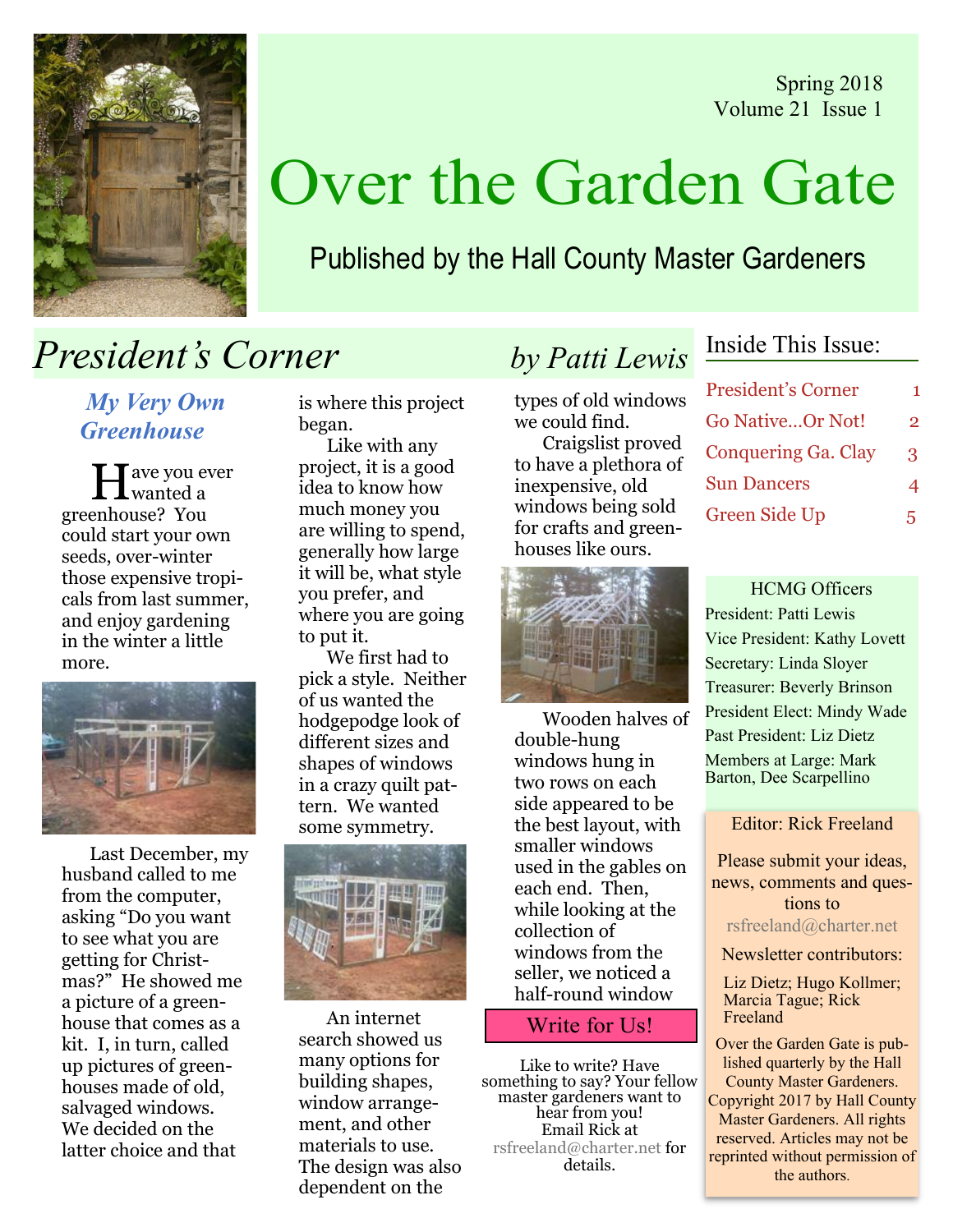## My Very Own Greenhoouse (cont.)

and some sidelights and incorporated them into the design.

When we got everything home, we staked out the greenhouse walls and laid out the windows on the ground. After the rough layout, my husband drew up the plan on our CAD program but it can be drawn up on paper just as well. You must have accurate, precise measurements!

Large, permanent structures may require concrete footings or a foundation, depending on the soil. We elected not to pour a foundation for this smaller building. After the ground was precisely leveled,

the framing began. Pressure treated 4x4 posts make the corners and frame the door openings. Pressure treated 2x2 studs work well for framing the structure between the windows.



Typically, the windows themselves will not hold the weight of the roof so some type of framing structure will have to be incorporated into the design.

Because we wanted the upper windows to open for ventilation, hinges were used to hang them. They have a shoe molding frame on the inside to keep them from swinging in too far and latches to keep them shut.

The fixed windows were carefully installed on the bottom row. They have been caulked. Doors were fashioned from windows. The front gable holds the half-round window and other windows are in the back gable. Barn board was used to skirt the greenhouse and form the gables.

The roof is made of clear, corrugated, polycarbonate panels. The exterior and interior have been painted to protect the wood.



Consult your local government for permits and building codes and your HOA, if necessary, for covenants.

Materials = \$1000; Free labor = PRICELESS! Thank you to my husband and sons!

### Go Native ... Or Not! by Rick Freeland

True or false: We should use native plants every chance we get.

Well…it depends. Native plants DO have their place. Just not everywhere.

Specifically, many natives have a stressful time adjusting to certain urban environments, particularly parking lots and street conditions.

These sites usually harbor "bad dirt"—a hodgepodge of infertile topsoils and subsoils suffering from poor drainage and inadequate aeration. Construction activities

have likely compacted the soil, which may tip the scale towards alkaline from lime leaching from all that concrete. Urban runoff makes water scarce, especially during the summer. And urban heat load is another problem, as is air pollution.

Many of our native trees and shrubs play best in acid soils with adequate available moisture. Placed in a significantly different urban environment, these natives can easily become victims of

insect invasions, bacteria and fungi.

The best sites for many of our natives are those with little growth restrictions coupled with acidic, well-drained soils and plenty of available moisture.

Whether you're using natives, naturalized or ornamentals, consider the following plant types for urban sites:

\* Species tolerant of poorly drained, alkaline and clay soils.

\* Species adapted to hot, dry climates

and that also tolerate cool, wet winters.

\* For street tree situations, where there's limited space for roots to establish, consider planting smaller trees and shrubs, and protect the soil with mulch.

For further information on using Georgia natives in the landscape, visit The Redbud Project.

Source: Article by Prof. Linda Chalker-Scott, "The Myth of Native Plant Superiority".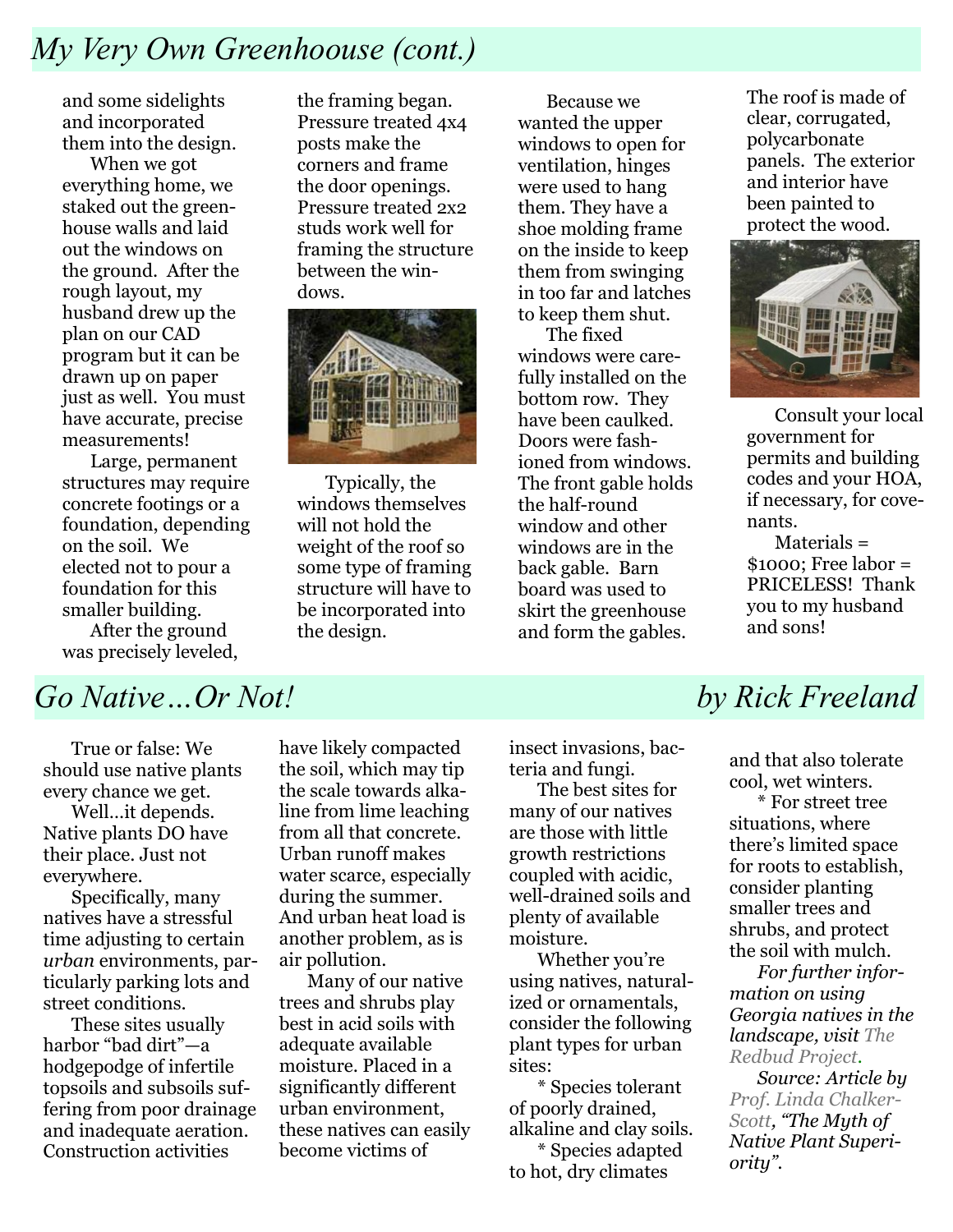### Conquering Georgia Clay by Hugo Kollmer

 $M$ find our local red clay soils challenging, if not frustrating, to work with. It is gooey when wet, hard as concrete when dry and often possesses a consistency inhospitable to the plants we are trying to cultivate. If faced with clay *soil* (please) don't call it dirt), you have some choices for improving fertility, promoting permeability and enhancing its texture.



Have patience, because achieving this objective can take several years. It entails mixing compost, manure, bark mulch and other organic matter into the soil. Incorporating aggregates such as paver setting bed aggregate, lava sand and expanded shale products like PeraTill, or Mr. Natural CLM can further improve texture

and increase permeability.

Although expensive, growing conditions can be greatly improved by excavating six to eight inches of clay and replacing it with topsoil, available in bags and in bulk. There, however, is a problem, as there are no standards governing top soil quality (virtually anything resembling soil can be labeled topsoil). Ideally topsoil should contain 45% mineral, 5% organic matter and 50% pore space.

It's best to inspect top soil before you purchase. Virtually any topsoil can be enhanced by tilling or digging in manure or compost.

Planting in raised beds presents another method of creating conditions more conducive to plant growth, including improved drainage. Raised bed borders can be made from several materials such as pressure treated wood planks, logs, rocks and concrete blocks. Uniformly distributed organic matter, including compost, bark mulch, and

manure, is tilled into the top two inches of clay, thus completing raised bed preparation.

Creating "Lasagna Beds" entails the least physical effort if you want to avoid clay soil. The perimeter of these beds can be defined with a border or not. Beginning with a layer of cardboard, multiple thick layers of leaves, grass clippings, hay manure and compost are formed to a height of approximately two feet. Beds are kept moist and allowed to decompose for from four to six months, at which time they are ready for planting.

If you implement any procedure involving the addition of organic matter, remember its nitrogen hastens its breakdown. An efficient way in which to increase nitrogen is by the use of a high nitrogen fertilizer such as ammonium nitrate (34-0-0). Before planting, it is important to obtain a soil test which will inform you how to correct any soil deficiencies.

In beds of existing ornamentals, the pres-

ence of plants and their roots often makes it difficult to incorporate soil amendments without causing damage. In such instances, during each fall, spread a one inch deep layer of compost or composted manure and then cover the bed with a layer of mulch.



The following spring, fertilize with a slow release fertilizer and add worm castings. Earth worms and insects such as dung beetles will do the work of incorporating organic matter into your clay.

# What the Heck? Hypanthium

A fruit-like structure, such as a rose hip which carries the true fruits on its upper or inner surface. Literally beneath the flower.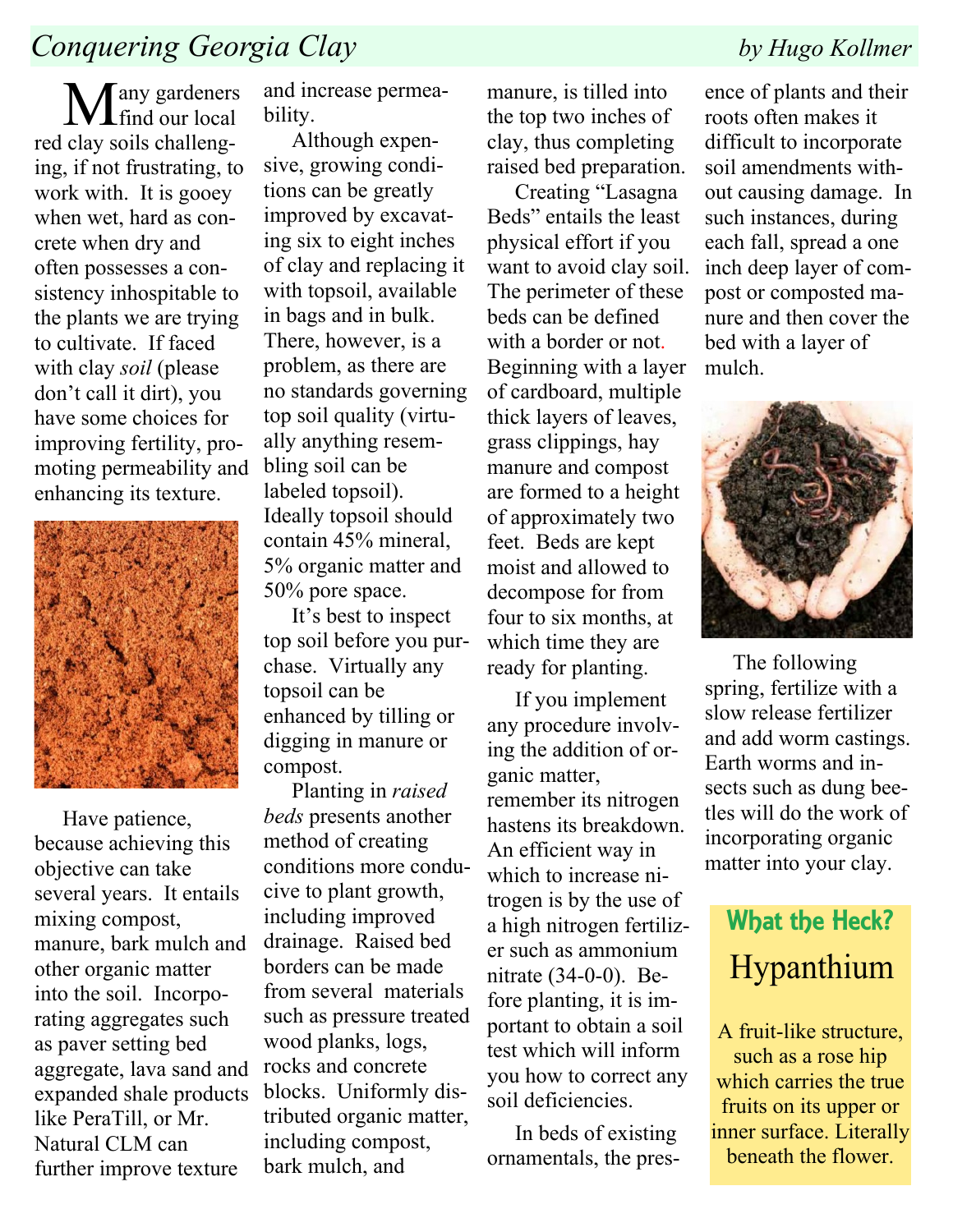They're every-<br>where! On the wallpaper, on the dishes, on the sheets and towels, on notebooks, on greeting cards, on necklaces and earrings…but the best place for them is in the garden.

Why? Because then they can be cut and placed in a big mason jar on the table! Nothing like a big bold display of Sunflowers to say 'Smile, summer is here'!

The cultivated Sunflower (Helianthus annuus) is one of the 67 species in the genus Helianthus. All are native to the Americas and most are found in the USA. Many are indigenous to the Rocky Mountains– one more reason to love Colorado! A few species are found in Peru where this flower was much reverenced by the Aztecs; in their temples of the Sun, the priestesses were crowned with Sunflowers, and carried them in their hands.

The Sunflower is an annual that is easily grown from seed. Full sun is best. The plant has a rough, hairy stem 3-12 ft. tall, coarsetoothed broad leaves and circular heads. The flowers can be 3-6 inches wide in the wild and often a foot or more in cultivation. The flowerheads are composed of many small

lized for some economic purpose. The leaves form food for cattle. The stems contain a fiber which may be used in making paper. Sunflower seeds are both eaten whole and pressed to produce sunflower oil. The seeds are tasty and rich in fibers and polyunsaturated fatty acids (about 66 % linoleic acid) and low in saturated acids.



tubular flowers arranged compactly on a flattish disk; those in the outer row have long strapshaped corollas, forming the rays of the composite flower.

A huge field of Sunflowers presents a glorious view, but that huge field of Sunflowers also has considerable economic value for the grower. Every part of the plant may be uti-

Sunflower oil is said to be closer to olive oil than any other vegetable oil known. Nowadays, sunflower oil is one of the most popular oils in the world.

High protein, low carbohydrate diets are here to stay, so it is even more important than ever to make sure they are full of naturally healthy foods such as sunflower seeds. Sunflower seeds are the

### Sun Dancers by Marcia Tague

best whole-food source of Vitamin E. They provide an ideal heart-healthy profile, are high in protein, and naturally low in carbohydrate. The seed is eaten as a snack by cracking the shell with one's teeth, discarding the hull and eating the delicious morsel within. 'Chew and spit' is a great American pastime, especially at baseball games and other outdoor events. (Sound familiar?)

Following the sun? Young sunflower plants do turn to follow the sun as a result of different sides of the stem elongating at different times of day. But mature sunflowers respond differently to the sun. As overall growth slows down, the flowerhead gradually stops moving westward during the day. The east-facing blooms attract five times as many helpful pollinators. That's because the east-facing flowers heat up faster…. And, bees like warm flowers. Sunflowers are SO smart!